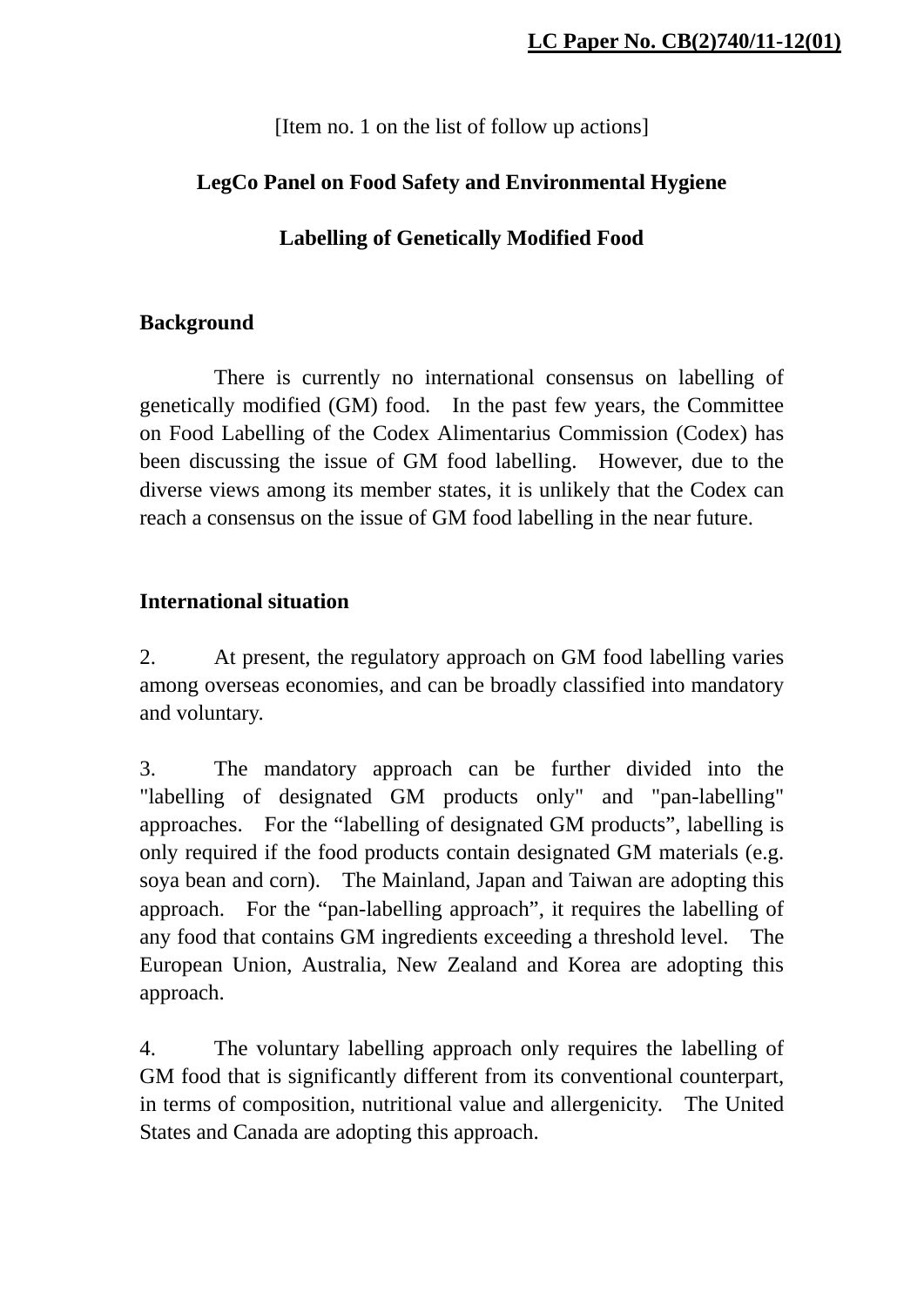5. Furthermore, among the overseas economies with GM food labelling systems, whether voluntary or mandatory, the specified levels of GM materials requiring labelling may vary significantly from 0.9% to 5%, in addition to differences in the type of food covered and the scope of the systems. A table setting out the labelling system on GM food currently adopted by different overseas places is at Annex.

**Food and Health Bureau Food and Environmental Hygiene Department January 2012**